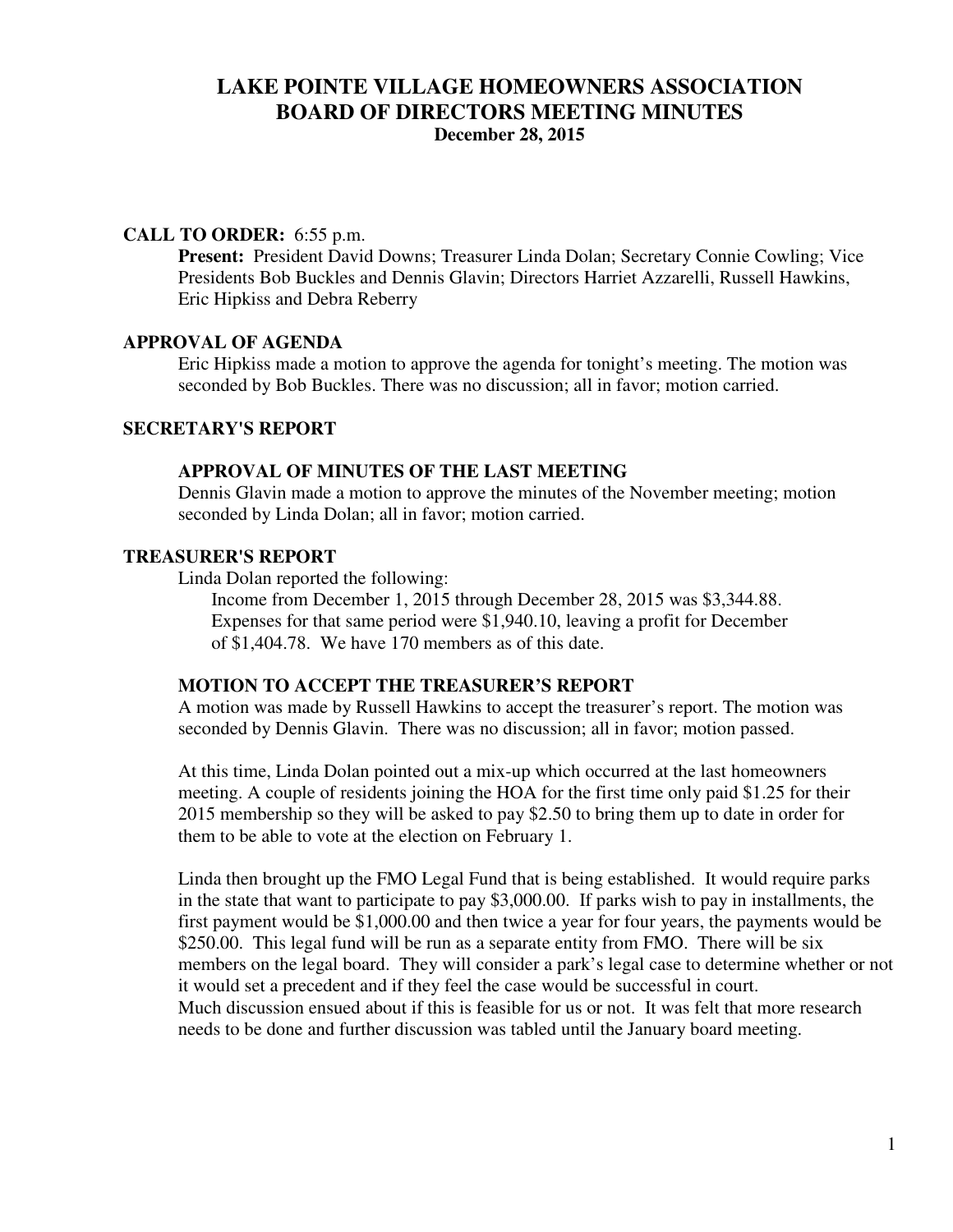### **PRESIDENT'S REPORT**

Dave Downs reported that we have made some banking changes. Our certificate of deposit matured on December 12, 2015 and Sun Trust offered an interest rate of 1.72 percent for five years. We checked with Magnify Credit Union and they offered 1.92 percent for five years (on an open-ended CD, not closed as with Sun Trust). We also have moved our checking to Magnify because we can earn interest on the checking account. There were some outstanding checks still to clear Sun Trust, so we left a minimal amount in that account and will close it after those checks are cleared. We also closed the safe deposit box for which they were charging us \$85.00 annually to store a few papers that can be kept in our locked, fire-proof box in the HOA office.

At our last BOD meeting it was pointed out to Sherry that the cover over the mailboxes was unstable. Sherry reported this to Sun Communities and they had someone come out immediately to reinforce it.

The new roof on the clubhouse is scheduled for January 4, 2015.

### **UNFINISHED BUSINESS**

January is a very busy month, so it was decided to table the discussion about FS 723 changes until a special board meeting (in-service) scheduled for Wednesday, February 17, 2016 at 7 pm in the library.

### **COMMITTEE REPORTS**

 **Activities** Dave said we are still looking for chairpersons to head up horseshoes and crafts. Joe Strahl will be chairing shuffleboard and Eric reported that it will now be held on Tuesdays and Saturdays at 10:00 am beginning on January 5.

- **Home Show** Dave Downs said that Pete Zaccarella is still up north at this time, but he plans to return on January 4. He has reported that we will have 23 to 25 vendors participating in the Home Show on Saturday, February 13.
- **Membership** There are 170 HOA paid members as of 12/28/2015. Only 64 have paid dues for 2016.
- **Nominations** Debra Reberry will be contacting people to encourage them to run for office on the board of directors. Nominations from the floor will be closed as of the January meeting.
- **Welcome** Maggie Crose said she will have several new people to welcome after the first of the year.

#### **NEW BUSINESS**

Russell Hawkins made a motion to create an LPV Records Archival & Retention Standing Committee consisting of a chairperson (not necessarily a board member), the LPV secretary, the LPV treasurer, the LPV activity secretary, the LPV activity budget director and the LPV database committee chairperson to draft an LPV Records Archival & Retention Policy to be reviewed and acted upon by the LPV BOD at a regular scheduled meeting. This committee would then act in accordance with the approved Policy. The motion was seconded by Eric Hipkiss; all in favor; motion carried.